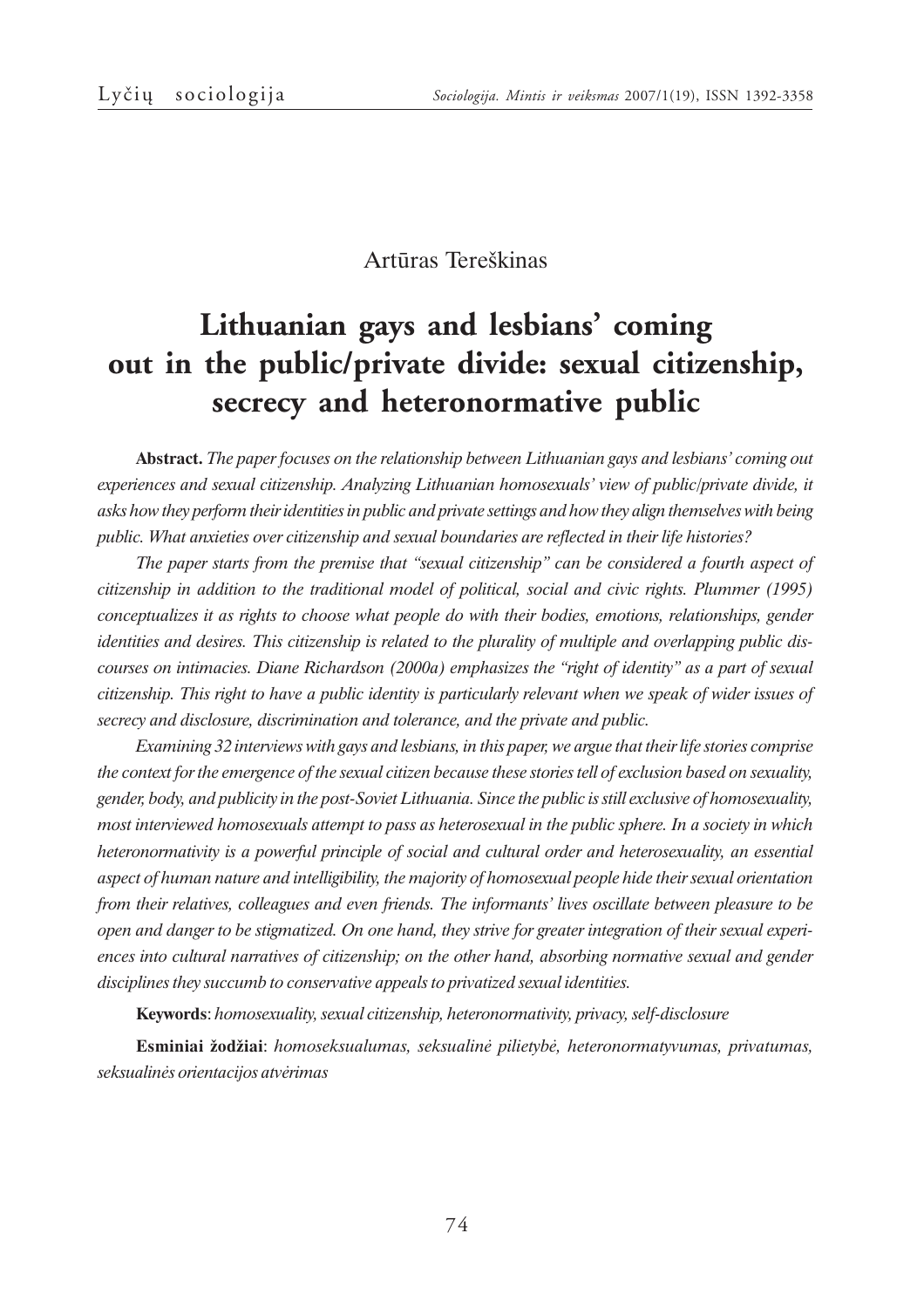Periodic public opinion polls confirm that Lithuania is still one of the most homophobic societies in Europe (*Sexual Orientation Discrimination* 2002; *Homofobija* 2003). Repeated public attacks against gays and lesbians in both everyday life and mass media also point to this fact. For many, homosexuality is tolerable as long as it remains in the private. Sexuality and sexual orientation are considered matters of the private sphere. Therefore, in Lithuania, as elsewhere, many gay and lesbian individuals continue to live in a state of continuous anxiety because of the way that their lives divide into an outwardly "straight" persona and privately gay existence.

In my paper, I will attempt to grasp how Lithuanian gays and lesbians define, in most cases implicitly, their sense of belonging and citizenship in their coming our processes when they cross this private/public divide. What anxieties over citizenship and sexual boundaries are reflected in their life histories? How do Lithuanian gays and lesbians align themselves with being "public" homosexuals at work?

In the first part of my paper, I will briefly summarize the main arguments about the relationship between citizenship, sexuality and heteronormativity. The second part based on 32 semi-structured interviews with Lithuanian homosexuals will focus on the experiences of Lithuanian gays and lesbians' coming out in different life spaces including their workplace.

## **Sexual citizenship: sexuality and the "right of identity"**

Discourses related to citizenship are becoming increasingly important within gay, lesbian and queer movements. These discourses define gays and lesbians, bisexuals, transgender as an oppressed minority seeking access to such institutions as marriage, family and the military. The concept of equality is central to those political discourses.

Yet it is difficult to describe citizenship as a concept. Citizenship is usually conceptualized as a collection of rights and duties determining socio-political membership and providing access to resources and benefits (Turner and Hamilton 1994). However, citizenship is much more than a set of legal stipulations and a manifestation of social and political circumstances; it encompasses a wide variety of practices, institutions, and ideas (Branzel 2005: 173). Most current scholarship on citizenship oscillates between the understanding of citizenship as a legal status and a political identity and as a kind of national membership, incorporating feelings of belonging to a nation and a community (Branzel 2005: 174).

Moreover, citizenship is also "a feature of culture, operative as a dimension of individual and collective identity" (Dahlgren 1995: 35). It is a form of identity associated with public participation, inclusion and belonging. Therefore, the notion of citizenship dramatically shapes identity politics; it influences the ways people perceive themselves and "others", their national identity and participation in the public life.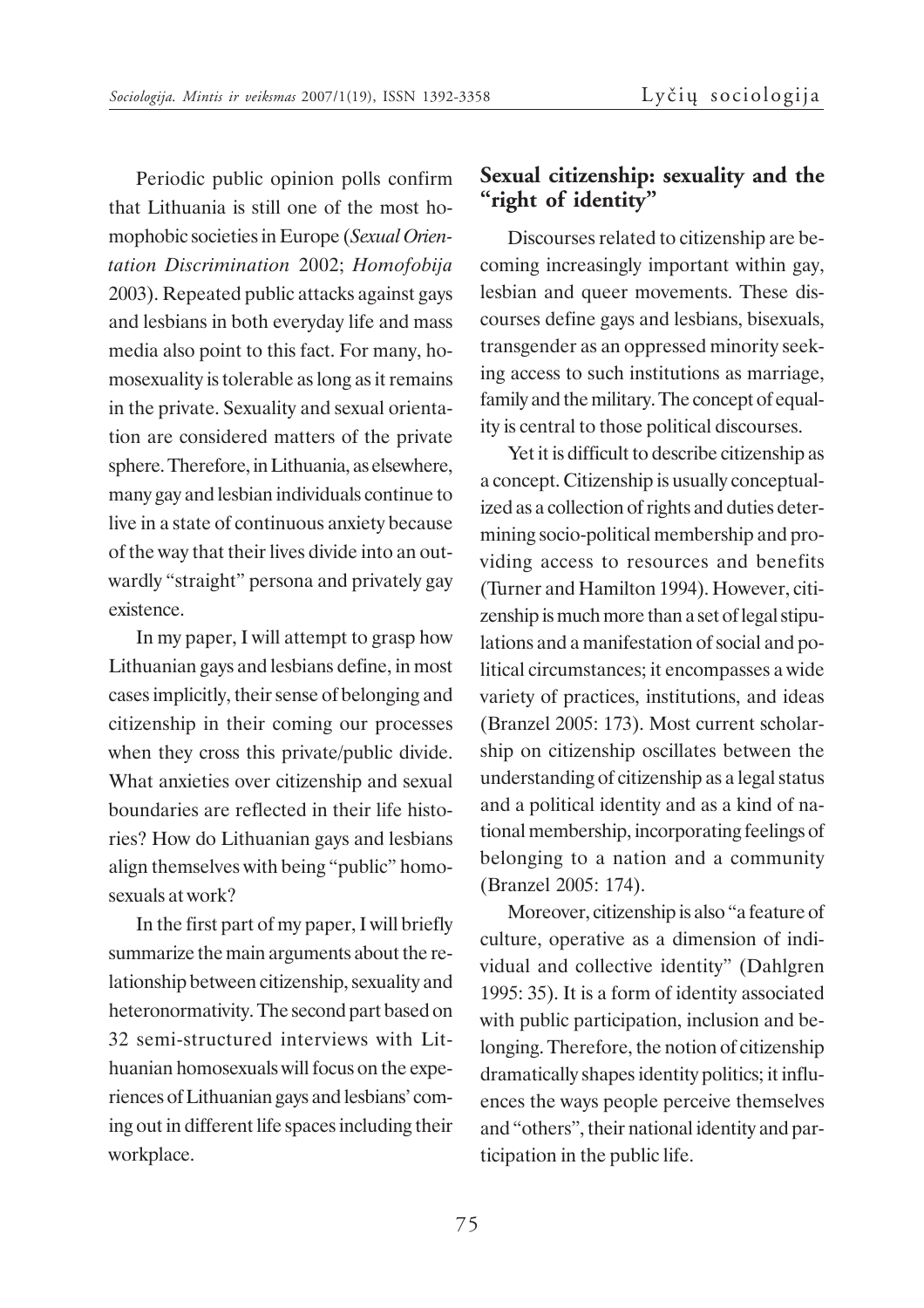Although citizenship is usually thought of as including many people under its umbrella, not all citizens are constructed or treated equally. Serving as a source of political organizing and national belonging, it excludes and erases those who do not conform to its universalizing and normative claims. Since heterosexuality is constructed as a prerequisite to citizenship and the "unspoken norm of membership and national belonging" (Branzel 2005: 172), homosexualities are one of the main targets for exclusion and moral condemnation.

Hence, citizenship is closely related to the institutionalization of heterosexuality. Citizens are normatively constructed as heterosexual subjects. The dominant notions of citizenship are based on heteronormativity and normalization of the idealized heterosexual family. Consequently, citizenship is predicated on the demarcation of homosexual bodies outside the bounds of citizenship (Alexander 1994: 5-23). Along with these bodies, even so-called "'scary' heterosexualities and practices – such as fetishism, prostitution, pornography, masturbation, voyeurism and sado-masochism" are condemned and excluded from proper citizenship (Hubbard 2001: 57). Good citizens (married, heterosexual and reproductive) are usually defined in direct opposition to a wide array of non-citizens (non-heterosexual, non-reproductive and engaging in sex for pleasure).

The issue of these "sexualized" non-citizens is closely related to the importance of sexuality in constructing and defining a sense of belonging and participation. The term

"sexual citizenship" has recently come to a forefront of discussions on citizenship, inclusion and identity. It describes the sexual rights of groups, as well as access to general rights and the impact of this on sexuality (Richardson 2000).

There is a range of approaches to sexual citizenship. David Evans analyzes the connection between the state and the market and its impact on sexualities (Evans 1993). David Bell and Jon Binnie speak of the queering of citizenship that is regarded as bringing the erotic and embodiment into citizenship. They argue for the recognition of dissident sexualities (Bell and Binnie 2000). Kenneth Plummer uses the term "intimate citizenship," considering it as a fourth aspect of citizenship, in addition to the traditional Marshallian model of political, social and civic rights. He conceptualizes intimate citizenship as rights to choose what people do with their bodies, emotions, relationships, gender identities and desires. According to him, sexual citizenship is about

the control (or not) over one's body, feelings, relationships: access (or not) to representations, relationships, public spaces, etc.; and socially grounded choices (or not) about identities, gender experiences (Plummer 1995: 151).

This citizenship is related to the plurality of multiple and overlapping public discourses on intimacies. Jeffrey Weeks discusses the broader preconditions for sexual citizenship by identifying three themes related to it: the democratization of relationships, the emergence of new sexual subjectivities, and the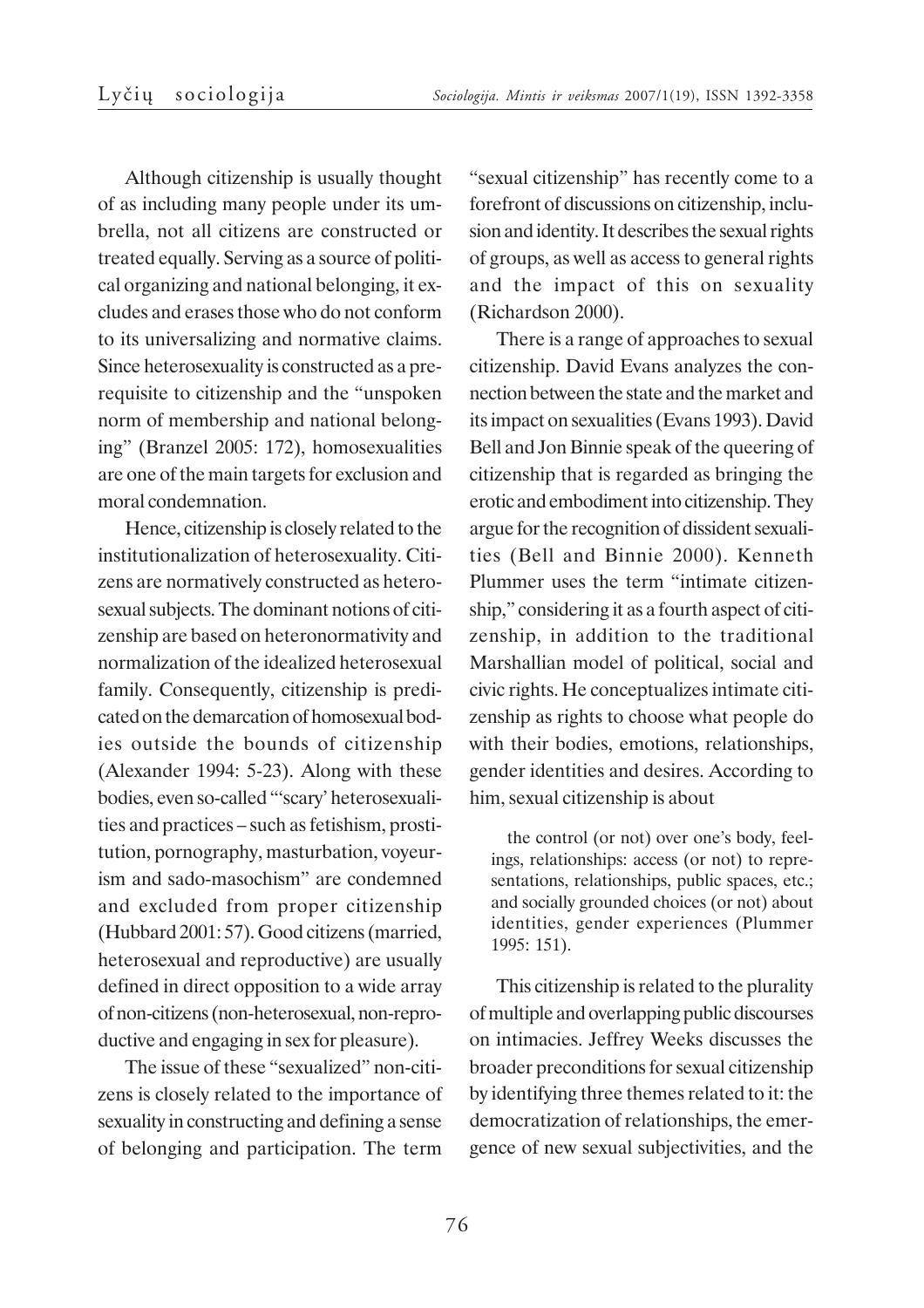development of new sexual stories (Weeks 1998: 35–52). According to him, the sexual citizen is a "hybrid being, breaching the public/private divide" and connecting the "experiences of our most intimate personal life with our involvement in a wider society" (Weeks 1998: 36). In Weeks's words,

the sexual citizen then makes a claim to transcend the limits of the personal sphere by going public, but the going public is, in a necessary but nevertheless paradoxical move, about protecting the possibilities of private life and private choice in a more inclusive society (Weeks 1998: 37).

The notion of sexual citizenship points to new concerns, interests and preoccupations that increasingly become public: concerns about bodies, their possibilities, needs and pleasures; interests in new sexualized identities; and preoccupations with the forces that inhibit their free development in polities committed to full and equal citizenship (Weeks 1998: 37–38).

For this article, the approach of Diane Richardson (2005), Davina Cooper (1994) and others who discuss sexual citizenship in terms of rights, namely "sexual rights" is also very useful. To demonstrate the limitations and potential of the notion of sexual citizenship, Richardson (2005: 69) interprets "sexual rights" in three main sub-themes: "conduct-based, identity-based, and relationship-based rights claims." In this article, I will focus on the second sub-theme of "sexual

rights," namely a right to have a public identity. Diane Richardson (2000a) herself emphasizes the "right of identity" as a part of sexual citizenship. This right is particularly relevant when we speak of wider issues of secrecy and disclosure, discrimination and tolerance, and the private and public. It is possible to discuss the sexual citizenship in terms of individuals' right to be visible vs. marginalized, open vs. stigmatized in various environments including the workplace. This citizenship involves "the right to be 'different', to re-value stigmatized identities, to embrace openly and legitimately hitherto marginalized lifestyles and to propagate them without hindrance" (Pakulski 1997: 83). How do gays and lesbians construct themselves as public subjects in private and public spaces dominated by institutionalized heterosexuality?

# **Between secrecy and the politics of passing**

#### *1. The closet and the experiences of selfdiscosure*

This paper is based on 32 semi-structured interviews with gay men and lesbians (20 gay men and 12 lesbians). The age of informants ranges from 17 to 55 years. All informants live in the larger cities of Lithuania, Vilnius, Kaunas, Šiauliai and Alytus.<sup>1</sup> The informants were mainly recruited through the so-called snowball method. The interviews focused on

<sup>&</sup>lt;sup>1</sup> 8 interviews were conducted by my M.A. student Lina Šumskaitė during the period of February-April, 2005. I and the Lithuanian research team of the EQUAL project conducted the rest 22 interviews during January-June, 2006.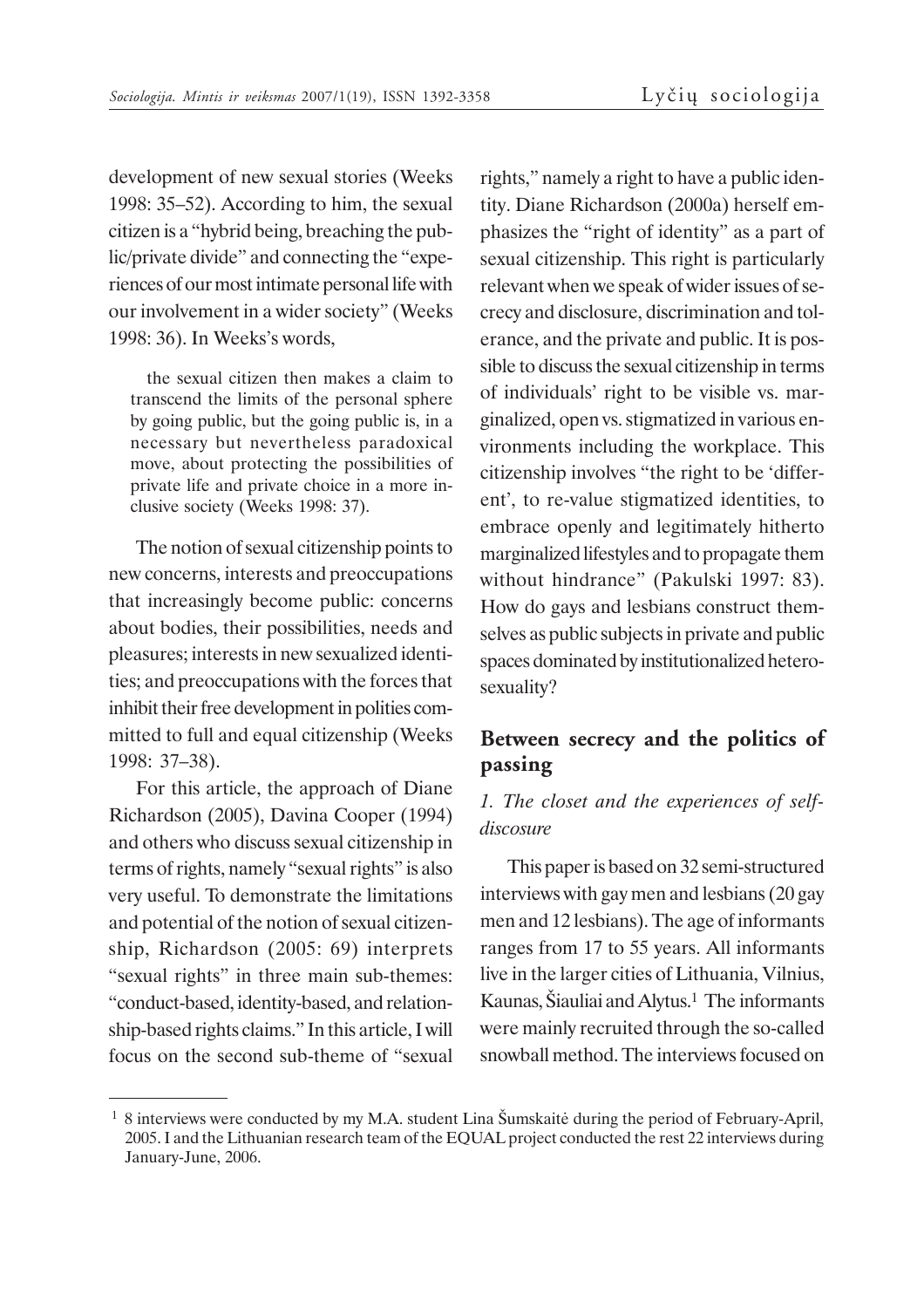the broad issues of homophobia, working life, discrimination at work, the coming out, being public and private. The risks and reactions related to coming out processes and experiences of hiding one's homosexuality were also discussed.

As citizens, lesbians and gays have always been marginalized in the Lithuanian national imaginary. It can also be argued that they have been privatized or relegated to the private sphere. Although with the emergence of new sexual narratives and bodily pleasures, to use Plummer's words, the division between private life and public life is being constantly rethought, the public/private binary still holds an immense normative power over us.

Analyzing the public/private division, it is necessary to consider the historical context of post-socialist era since it is permeated by "subtle and hidden continuities" (Gal and Kligman 2000) with socialism. Although public spheres have been developing in Lithuania, their apparent plurality is often only alleged. Socialism was marked by the difference in what was done, said and experienced. However, as scholars of post-socialism argue, the disjuncture between public discourses and ordinary practices of citizens has not disappeared in post-socialist countries including Lithuania. It is possible to notice that the state, influential political actors and citizens in their everyday manipulate the categories of public and private to justify their activities as well as to express their power or powerlessness.

The public/private binary "has been central to how both sexuality and citizenship have

being defined as belonging to the private and the public spheres respectively" (Richardson 2000a: 106). As people's "private" practices increasingly become the bases for discussing citizenship, lesbians and gay men's claim to public recognition and visibility seem inescapable and "natural."

Moreover, challenging the presumption of heterosexuality in the public sphere through coming out of the closet, lesbians and gay men exemplify a broader shift in understanding citizenship in contemporary societies. Indeed, the coming out process can be considered as one of the sites of the production of sexual citizenship: it not only confirms the importance attached to sexual identities but also imparts on the understanding of the public/private divide.

The interviews conducted with the Lithuanian lesbians and gay men reveal curious stories about being in a closet and coming out as homosexuals. These are stories of difference, identity, relationship, self and sexuality. All of them comprise the context for the emergence of the sexual citizen because these stories tell of exclusion based on sexuality, gender, body, fear, publicity and publicness. These stories emerge in a peculiar post-Soviet Lithuania context insightfully described by some informants:

There exists a strange situation in Lithuania that I can feel, of course… I mean it is not completely bad as it was during the Soviet time when you could not even open your mouth and say anything to anyone… but it is not good since essentially there is no tolerance [towards lesbians and gay men] in society…. And it is difficult when you see on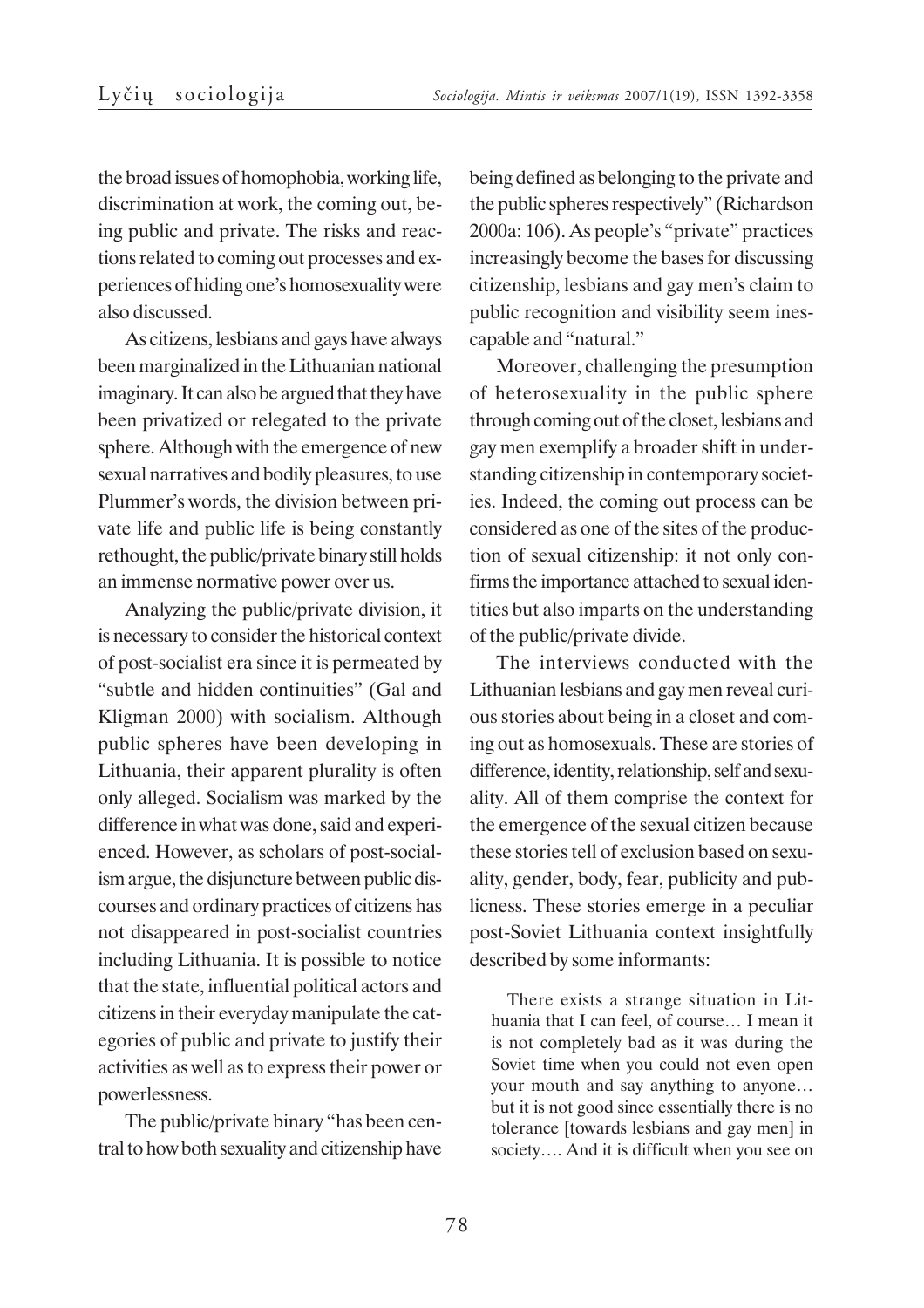TV, for instance, how the Lithuanian elite and intellectuals etc. talk, how they swear at us and call us sick (Ramunë, 26 y. o.).

The coming out process, as it emerges in the conducted interviews, is a gradual and perhaps never-ending process. In this process, the acceptance or rejection of first people to whom gay men or lesbians come out plays very important role in self-disclosed persons' identity and identification. Therefore, it is not surprising that for their coming out informants usually choose the closest people. Most frequently it is a friend to whom informants reveal their sexual orientation:

I told my classmate that I had a crush on another classmate and that perhaps I had even fallen in love with him" (Tadas, 21 y. o.).

I fell in love with my teacher … and told about it to my friends (Urtë, 24 y. o.).

It was very difficult for most informants to decide to reveal their sexual orientation because they were afraid of negative reactions: "I was very afraid that [my friend] would react badly…" (Marta, 20 y. o.). The informant Marius (20 y. o.) did not dare to come out to his male classmate; instead he told about his homosexuality to his classmate's girlfriend.

Most friends of informants reacted to their self-disclosure calmly. Only a friend of one informant Marta was shocked: "… she reacted terribly … she did not talk to me at all for two weeks." However, after two weeks, this friend accepted the fact and said: "… It doesn't matter to me… you are who you are…"

The closest friends' acceptance prompted the informants to come out to other people. However, the coming-out to their relatives appeared to be more difficult and complex process that it was with friends. 15 of 32 informants told their parents about their homosexuality; the rest did not. One of the respondents was not sure whether his parents understood that he was homosexual because his self-disclosure was not direct. Thus, it is possible to argue that the majority of the informants still are in the closet with regard to their parents.

As it could be expected, the coming out to their parents triggered rather violent reactions. Martynas's (17 y. o.) mother "had hysterics;" Urtë's (24 y. o.) mother "cried, begged, threatened and shouted..." and 26 y. o. Ramunë's mother literally fainted. Since one of the respondents revealed her orientation by sending a letter to her parents she did not see their primary reaction.

In time some parents successfully accepted their children's homosexuality; others still could not come to terms with it. In one case, the respondent's mother tried to change her son's identity by hiring a psychologist. Only after a psychologist told her that her son was not ill, she resigned. It may be that her attitude to her son's homosexuality changed because of her husband's (the informant's stepfather) positive reaction to Martynas's homosexuality.

The mother of one female respondent also put a lot of efforts into accepting her lesbianism; she communicated with her daughter's friends. The mother and daughter are very close and this also helps the acceptance process. Both share their personal experiences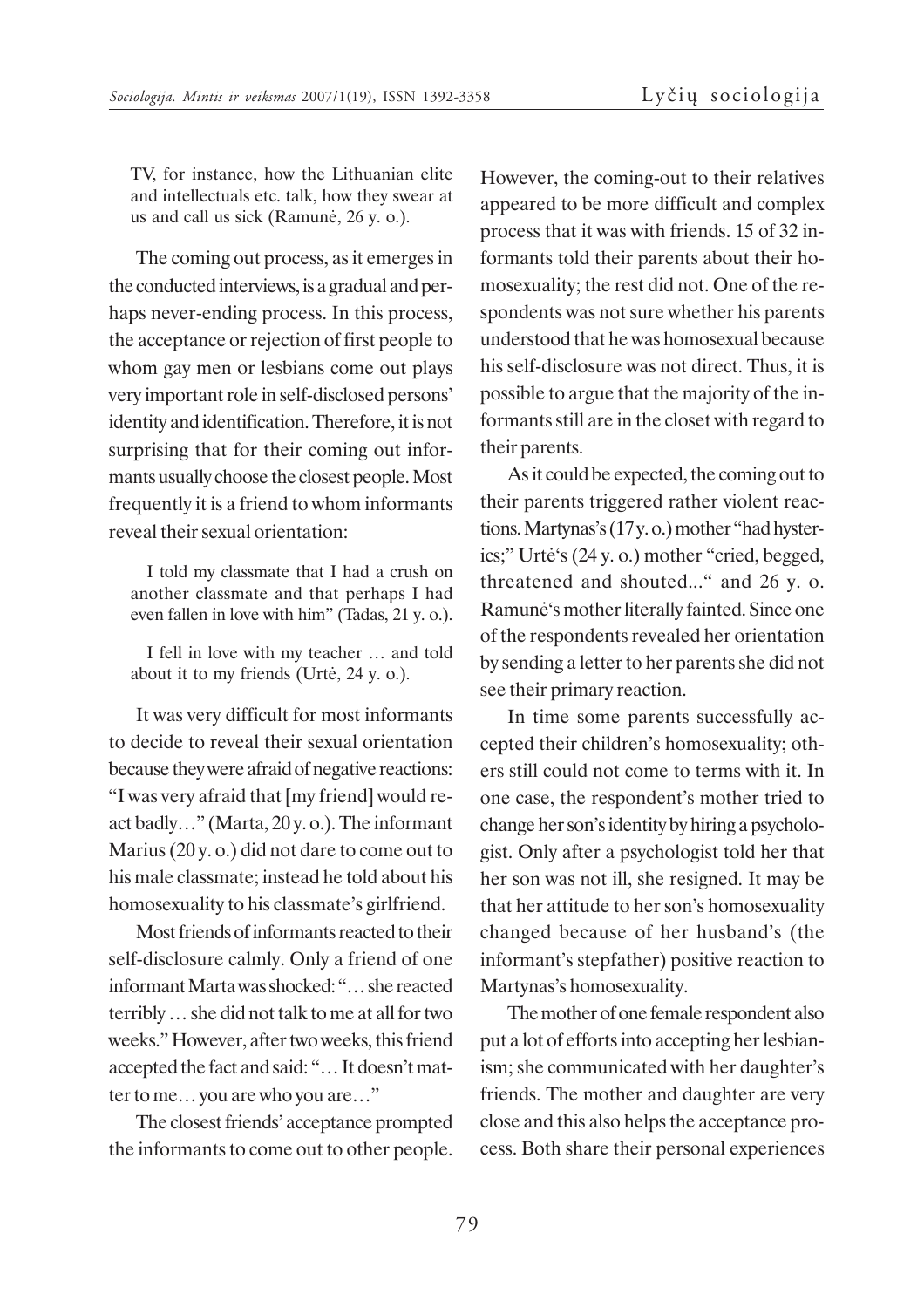about their partners and lovers. The similarity of their feelings in similar life situations proved to Urtë's mother that her love to people of different gender did not differ much from her daughter's same-sex love. However, according to this informant, her mother has not yet fully accepted her homosexuality.

More than a half of the respondents did not come out to their parents or persons that take their place. Ramûnas's (21 y. o.) father is deceased and he does not have any relations with his mother. He was raised by his aunt who is like a mother to him. Regardless, he is afraid of coming out to her since he assumes that she will not understand his selfdisclosure because of her age: she is of a different generation, "she was raised differently in a different period." Similarly, Inga's mother is deceased and she does not communicate with her father. She lives with his grandmother who is "an old person; she has never thought of it…. Perhaps she even doesn't understand the phenomenon of [homosexuality]." (Inga is 23 y. o.). Marius deliberately does not come out to his parents and brother since he is extremely afraid of their reaction: "I would like to tell them [about myself] but I know what their reaction will be; I am almost 90% sure how my father, mother and brother will react [to this news]..." This informant decided to reveal his sexual orientation only in a few years. He intended to get a job abroad and to announce his homosexuality by phone, thereby avoiding their parents and brother's negative reactions. For the same reason, several informants have decided not to reveal their sexual orientation to their parents.

For most informants, joining a gay and lesbian community was an important part of their coming-out process. According to Marta (20 y. o.), after finding homosexual friends, she became happier and accepted her lesbian identity: "Some time ago I still thought what was happening with me and that I was sick.... But now … I am all right." Another lesbian Inga spends most of her spare time with her lesbian friends. Ramunë (26 y. o.) and Tadas (21 y. o.) are happy that the circle of their homosexual acquaintances has widened and that they gained a lot of experience by communicating with them. In Tadas's words, "… I am happy… that I had an opportunity to know such interesting people…; I could learn from some people… I could compare how they and I live…" Although Ramûnas (21 y. o.) remarked that he had found a lot of friends in the gay community, he also stated that he did not like some people because of immense differences between him and them. He argues that "some gay people are friends [to me], some I don't like as persons because we differ so much as individuals."

Most informants noted that they communicated with gay men and lesbians because of their common interests and a possibility to be completely open. According to all informants, those people understand each other better.

Being a part of homosexual community helped the informants to embrace their identities. They acquired a possibility to share experiences with similar people, and the circle of friends accepting them increased significantly. According to most informants,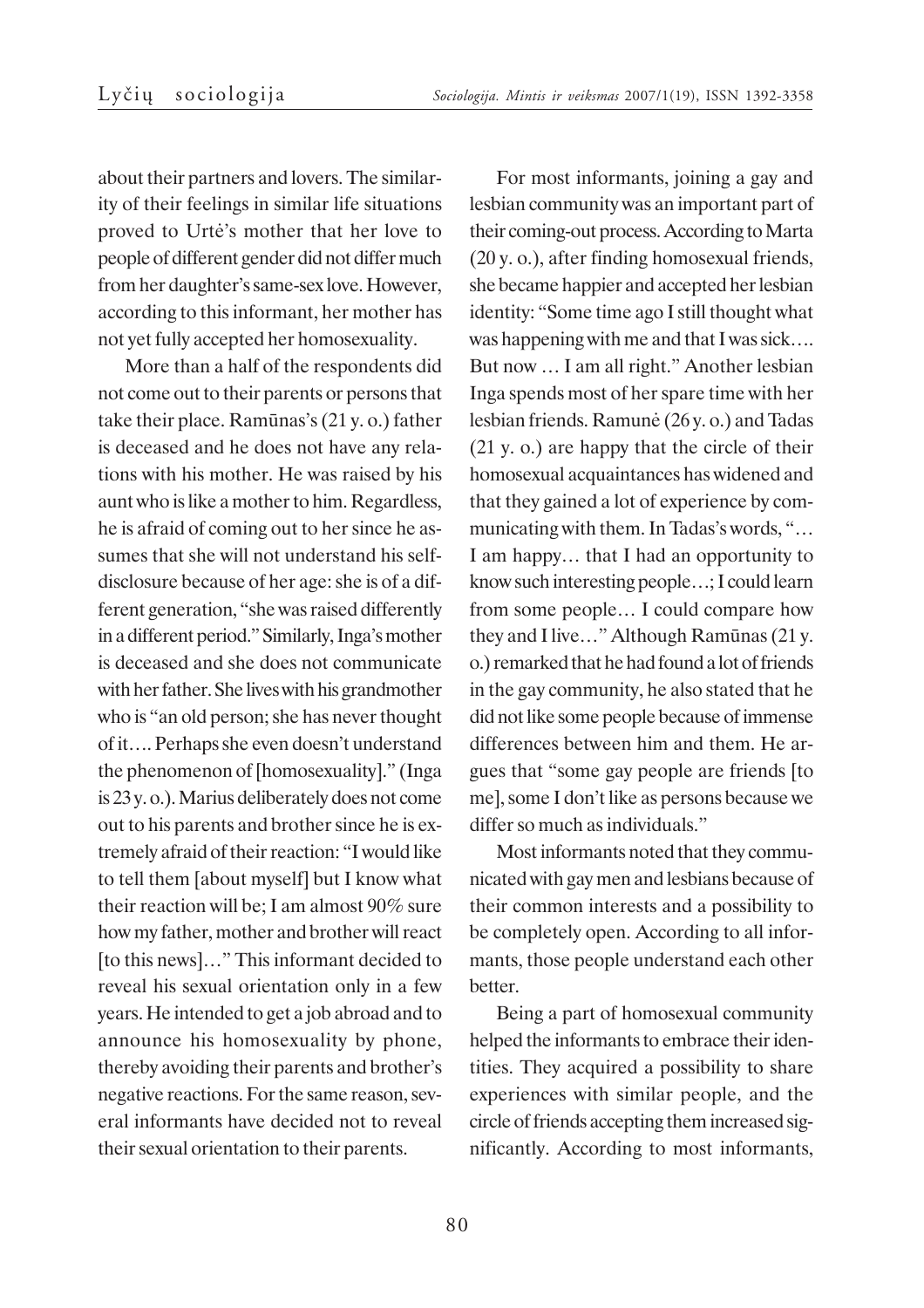currently they spend most of their free time in homosexual community: there they found not only friends and fellows but also lovers.

Asked about the advantages of coming out, the informants mentioned, above all, their ability to socialize with other people freely and openly. Now they don't have to pretend, lie or think about the ways to hide their sexual orientation:

Nothing bad [about coming out] … absolutely. Only good… Because by not coming out you're lying and pretending, and a lie can never be good (24 y. o. Urtë).

For some, coming out was a kind of therapeutic experience: they were able to tell their stories to close people and gained confidence about themselves. After this experience "I became braver in the face of other people and in acknowledging [my homosexuality] myself" (23 y. o. Inga). As other informants emphasized, it was important to share your life with others since "in keeping it only to yourself, you can become ill with depression" (20 y. o. Marius).

Some respondents remarked that by coming out to their friends and acquaintances, they might foster the tolerance of homosexuals in society. According to Ramunë (26 y. o.), people to whom you tell about yourself did not turn away from you if they really cared about you. Furthermore, their coming out made them rethink their attitudes towards homosexual people: "... perhaps they rethink their opinions, their prejudices and become more tolerant."

Understanding that their own public activities could increase the Lithuanian society's tolerance towards them, some interviewed gay men and lesbians attempted to create an organization and unite homosexual people but their efforts were unsuccessful. Eventually they saw that their activities targeted a rather narrow circle of people and did not produce expected results in society. In the words of one informant:

[There exists] a vicious circle since we do nothing about it ourselves, we do not come out and do not bring any revolutions…. On the other hand, of course, it is very difficult because you know that most probably you will encounter a strong resistance. Such is the situation in Lithuania (26 y. o. Ramunë).

Asked what he would wish most with regard to himself and society, one respondent responded:

What would I like most? I would like to depolarize the heterosexual and homosexual societies because all of us are people after all. And neither side is negative. … Really, psychologically all of us are human and we can cooperate. Thus, I would like us to cooperate and live together in accord as much as we can (21 y. o. Ramûnas).

Another gay man emphasized similar things although in a more pessimistic way:

I would like to increase tolerance… and I would like to hide my orientation less but … I cannot change it. I mean I can but it will take a rather long time (17 y. o. Martynas).

# **2. Coming out at a workplace: passing as a heterosexual**

The range of the respondents' professional occupations in the sample were very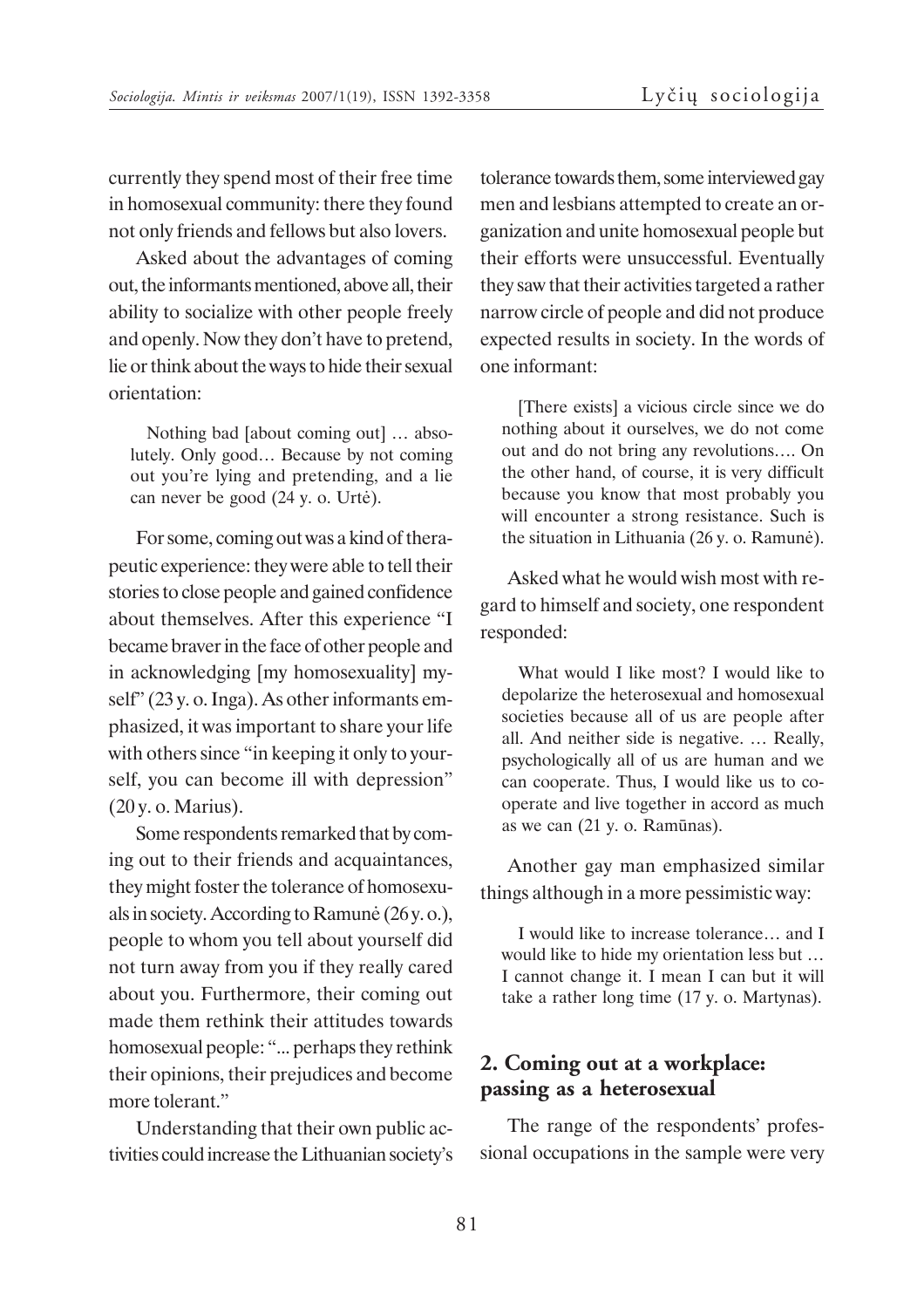broad: from a hairstylist to a university teacher, a shop owner, a lawyer, an interior designer, a music teacher, a researcher, a waiter, a bartender, a computer salesman, a post-office worker, a journalist, a businessman and a businesswoman, a croupier, a manager of cultural projects, a physician, a worker at the Lithuanian AIDS centre and a head of the department of the Secret Investigation Service of Lithuania (STT). It should be emphasized, at the outset, that the 2005 Lithuanian Labor Code protects gays and lesbians from discrimination in the workplace (http://www.gay.lt/lgl/diskriminacija\_ darbe.pdf).

Despite their coming out to their friends and family, most homosexuals still hide their identity at a workplace. It is a context in which they most often conceal their sexual orientation. Only 10 of all the respondents were open at work. 2 were relatively open, i. e. one or several co-workers knew about their sexual orientation. One respondent said that she was not open but would tell about herself if her co-workers asked. Most respondents decided not to come out at work because they were afraid of losing their jobs or other possible troubles. For instance, most of Tadas's (21 y. o.) co-workers were older, and he was not particularly fond of the younger ones. The lesbian Urtë (24 y. o.) also did not reveal her orientation because of the older age of her co-workers and her rather formal relations to them. According to her, heterosexuals at work are more privileged since they can reveal their private lives: "… they know about each other's wives and children… but I cannot tell about myself … they would not understand."

It should be emphasized that the male respondents of "feminized" professions such as stylists, designers, hairstylists, shop assistants were most willing to disclose their orientation. It was easier for homosexual men to affirm their identity in female-dominated areas since women were less homophobic and more accepting of gays and lesbians than men (Tereðkinas 2004: 26–30). On the other hand, more gay men were closeted and described anticipated discrimination on the grounds of sexual orientation in typically male-dominated organizations which promoted traditional masculinity such as the Secret Investigation Service of Lithuania (STT) or private business enterprises. People who worked in smaller organizations were also more open about themselves than those from larger companies.

The respondents' answers indicate that the issues of sexuality and gender are important in the workplace constructed according to heterosexual norms. Most respondents attempt to enact the accepted norms of masculinity and femininity at work by controlling their appearance, dress, gestures and informal communication. In Egidijus's (24 y. o.) words, "you must constantly play the role in your family and at work..." According to another respondent, "I accepted myself but I had to pretend sometimes... For instance, to invent stories about my adventures with women [at work], etc." (28 y. o. Marius). In Ramûnas's (21 y. o.) words,

Of course, I would like not to hide [my orientation] on the street, from other people… but I already know that I have al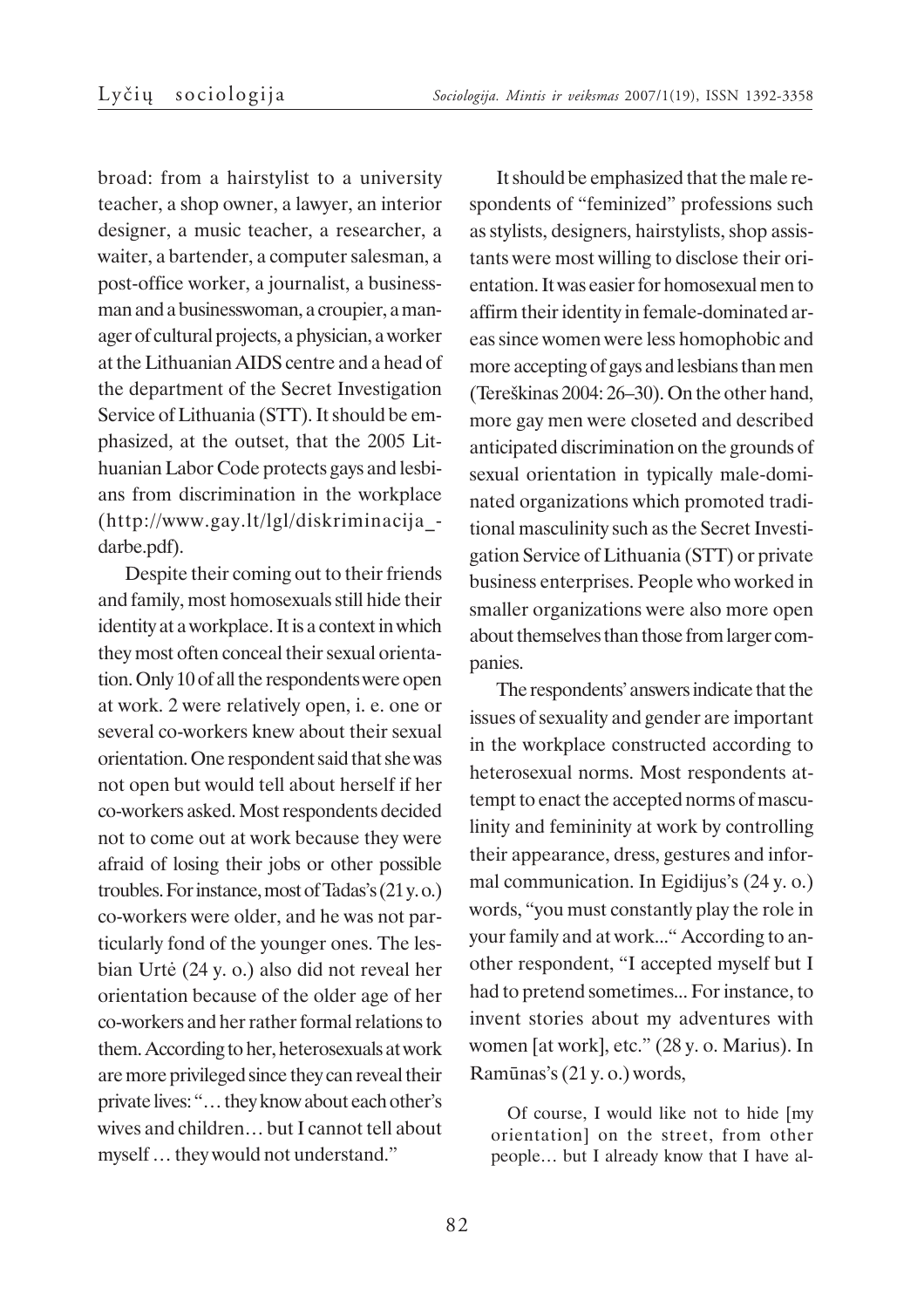ready adapted to this hiding, I have already developed some kind of mechanism: when you go to the street you must hide [your true self] and you must do the same in front of some people.

Putting a mask was the most common strategy of coping with the challenges of work and public life:

... and when I found that that [sexual orientation] could not be public, I understood that I didn't have to think hard about it. ... I will put the mask on, and that's it  $(30 \text{ y. o.})$ Giedrius).

Most informants mentioned the limitations of self-disclosure at work. Tadas (21 y. o.) and Marta (20 y. o.) were unhappy about ridicule they sometimes encountered and continued to encounter in their environment. Tadas thought that his current coming out might have a negative influence on his future career although in the meantime he did not experience any negative impact on it. Furthermore, one lesbian has changed her job after coming out at her workplace. She worked as a waitress in a cafe but when her clients found out about her orientation, they started to sneer at her:

I don't walk on the street with the sign on my forehead that I am a lesbian, look at me… but I don't hide. Well, only at my work, I guess, you shouldn't tell since I learned my lesson once… now I have changed my job (laughing) (Marta).

Thus, the respondents most frequently encountered various forms of indirect or informal discrimination, for instance, derisive jokes about gays and lesbians. Several men and women mentioned the growing distance among them and colleagues after their coming out. In Rima's (36 y. o.) words,

This communication [at work] took place as if I didn't exist, as if I did not participate in this party [of my co-workers]. And you felt some kind of silent, passive but nonetheless rejection…

Direct or formal discrimination was infrequent. However, some instances of this discrimination, namely obstruction of promotion and firing from their jobs, occurred among the respondents. 28-year old Aurimas who currently works at the Lithuanian AIDS centre had to leave a couple of previous jobs because his co-workers found out that he was gay. According to him, the atmosphere at the previous jobs was oppressive and unbearable. Some gays and lesbians experienced constant verbal violence, insults and ridicule directed towards them. However, it should also be mentioned that a large part of the respondents did not consider indirect discrimination such as jokes about gays and lesbians as "discriminatory."

Most respondents argued that their coming out would only worsen their relationships with the co-workers since a large part of them might be intolerant and bigoted. According to (Ramûnas, 21 y. o.), being in the closet was rather tiring but he has already learned to hide his features that could reveal his orientation to unfriendly people. Martynas (17 y. o.) also thought that possible hostility and anticipated discrimination at work and in society prevented him from coming out to most people. In his words,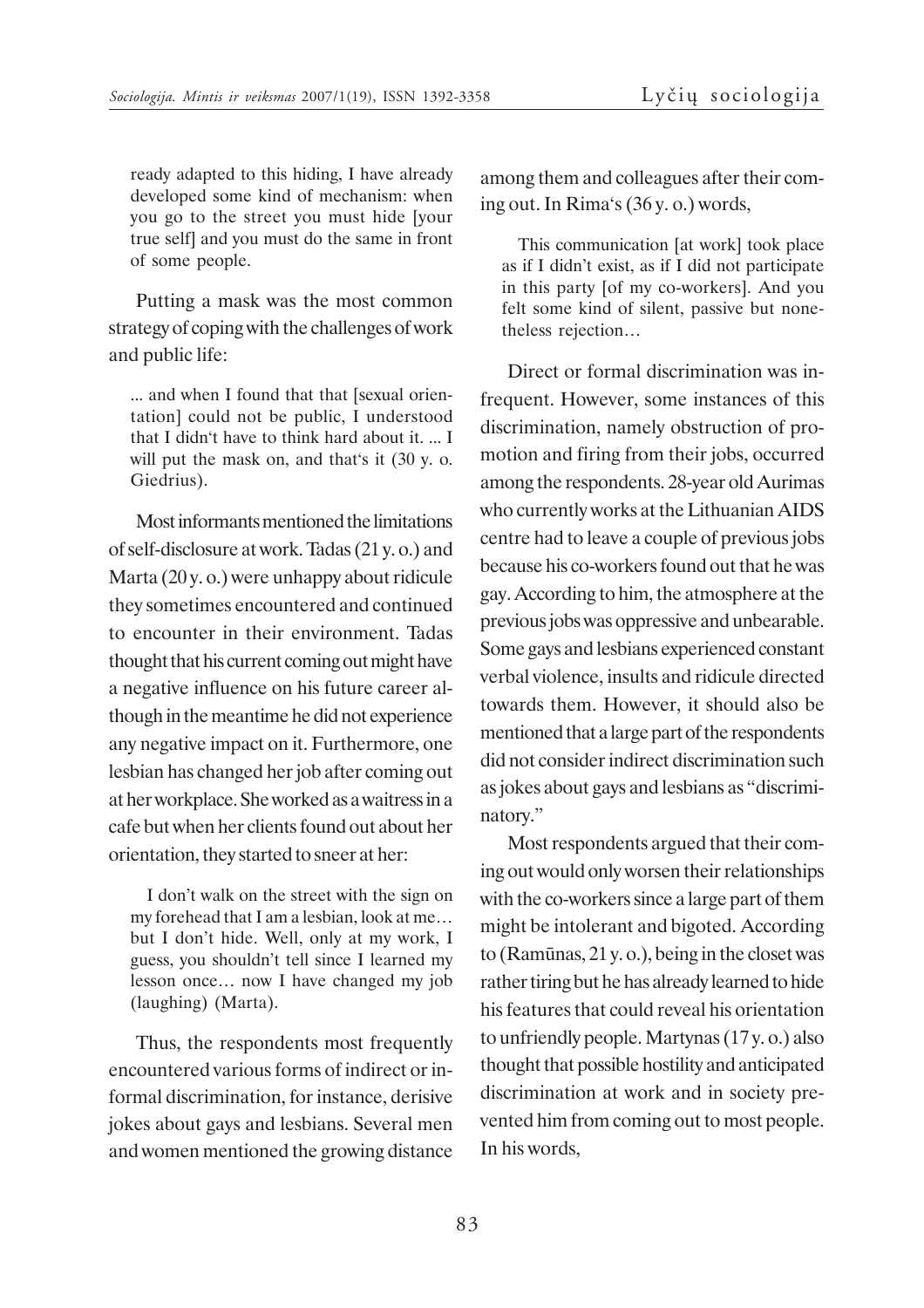… when I am writing a project, I need help from ministries and … universities. I get their full help… but if they knew … about me, I think I would not get their help … since … older people work there, and their attitude [to homosexuality] is different.

Inga (23 y. o.) did not want to risk her future career:

Another thing is that I would never walk on the avenue with the sign [that I am a lesbian] because of my career and perhaps for other reasons. I am not ashamed but it is simply the instinct of self-preservation. Perhaps I have already told you, but you come out as long as it doesn't harm your social life…

It is possible to conclude, from all interviews, that most frequently respondents avoided to reveal their orientation at work because it involved two-fold risks: their coming out might not only worsen their relationships with their co-workers but also make them leave their jobs because of the increased tensions and discrimination. Most informants thought of a workplace as a risky environment for gays and lesbians.

Most respondents policed their most intimate feelings in order to pass as heterosexual: it was good to be gay as long as you passed as heterosexual in the spaces considered public, first of all, a work environment. The interviewed gays and lesbians drew the clear and rigorous lines between the private and public:

Private life is private… what I mean is that [sexual] orientation is not problematic. But the most important thing is not to show it publicly because Lithuania still remains Lithuania, a country of villagers… (24 y. o. Albertas).

Another informant noted: "I would like to say that there is no need to publicize everything because even without it we have difficult lives…" (30 y. o. Giedrius). Paulius (25 y. o.) wanted to live quietly:

Essentially, I don't want to reveal what I am... I mean it is easier for me than to other gays because I am not campy or mannered. I am just a guy... And I live how I want to live. But I don't publicize [my orientation] because I don't need unnecessary problems... It is so good to live quietly...

Hence, most respondents preferred to remain in their "secret" privacy: "It is a pity that I can't show everything what and who I am in reality without being afraid of scorn and derision. But if I can't do it, I can't. I got used to it"(33 y. o. Viktoras). Thus, it can be argued that some gays and lesbians grew very accustomed to being duplicitous persons and, in a sense, experienced some pleasures in affirming this kind of multiple self-identities.

# **Conclusion: "limited" citizens in secrecy and silence**

First, I would like to quote Tim Edwards's skeptical passage about the coming out processes. In his opinion,

In its never-ending emphasis on the power of coming out, in its championing of the hard-won benefits of gay liberation, and in its promotion of the politics of pluralism for sexual minorities, all that remains is to metaphorically, and perhaps literally, throw one's leg in the air and enjoy it. Such an account never even conceives of the question "and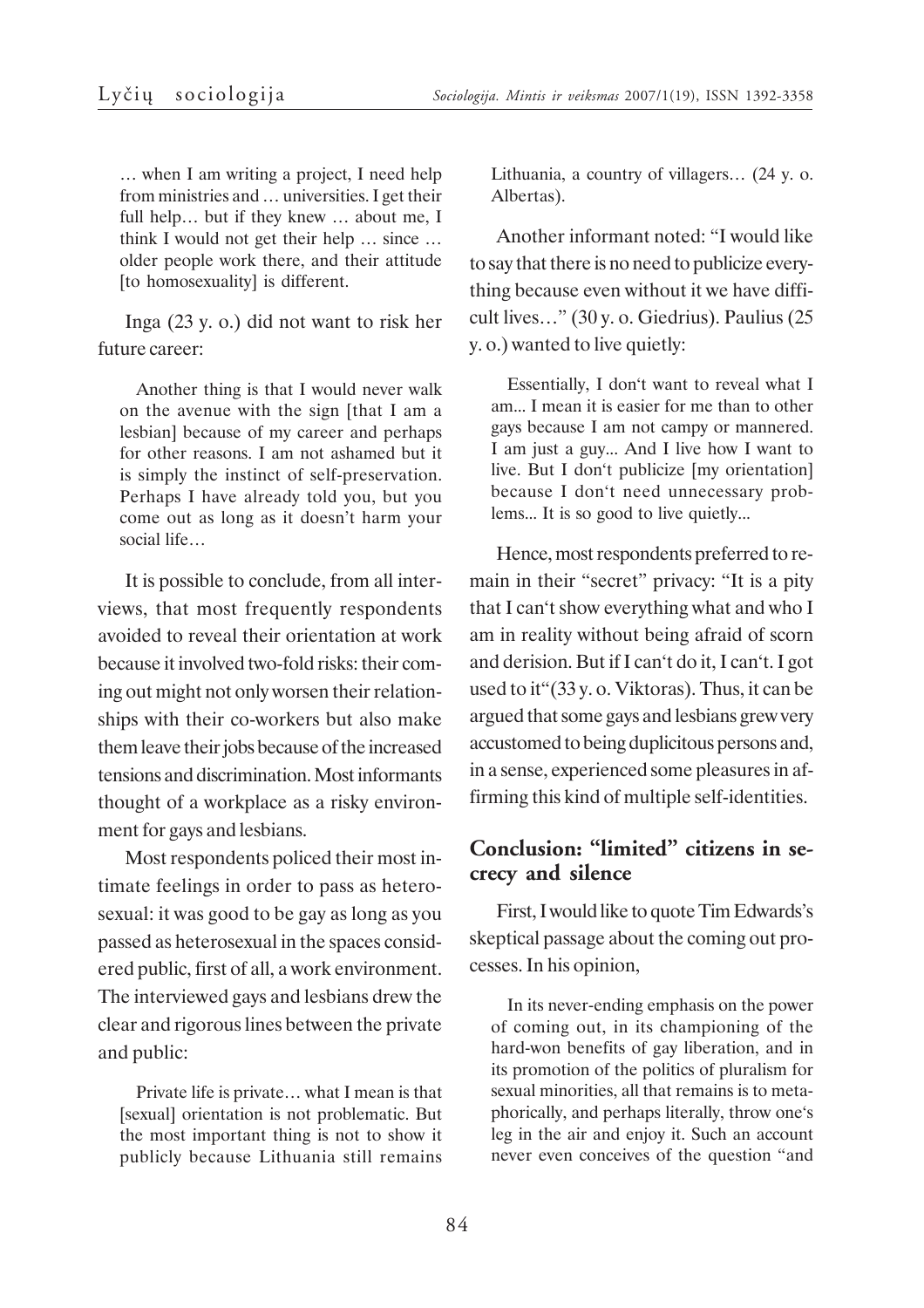then what?," let alone offering any solution (Edwards 2005: 55).

Even if I generally agree with Tim Edward's skepticism towards self-disclosure, I still would argue that the coming out is significant in the current social climate of Lithuania: it is one of heterogeneous processes that constructs a sexual citizen. Lithuania is a society in which the notion of (hetero)sexual citizenship still holds a powerful grip on most citizens' imaginations, bodies and actions. The repression and policing of sexualities labeled as aberrant still play a significant role in nationalist identity politics in Lithuania.

The closet is still, to use Eve Kosofsky Sedgwick's words, the "fundamental feature of social life" (Kosofsky Sedgwick 1990: 68) for most Lithuanian gays and lesbians. It still shapes their lives. Most informants stick to a model of citizenship based on a politics of tolerance and assimilation. However, this model is rather limited and constructed largely on the condition that lesbians and gay men remain in the private sphere and open to a very limited number of people. Citing Michael Warner, we can also say that the largest part of the discussed gays "embrace a politics of privatization that offers them both property value and an affirmation of identity in a language of respectability and mainstream acceptance" (Warner 1999: 164).

The public is still exclusive of homosexuality: it incorporates lesbians and gay men only in certain respects and contexts. Therefore, passing as heterosexual in the public sphere is still a way of life for the interviewed

gays and lesbians. This coping strategy is particularly characteristic of male respondents. Being outside the heteronormative constructions of masculinity, they still want to be a part of this masculinity and to learn it by heart. Heterosexualization of the physical space and social relations, particularly at work, encourages these overwhelming politics of passing. The dominance of heteronormativity forces gays and lesbians to adopt traditional heterosexual norms of behavior particularly in public spaces including their jobs. Heterosexual norms particularly strongly structure the space of the informants' work. Most of them feel that they do not have a right to disseminate their identity at work. The best strategy for them is to "assimilate," i. e. to look and act like heterosexuals. The informants' responses also reveal the power of normalizing discourse that encourages self-regulating behavior. Afraid of open discrimination, ridicule and violence, most interviewed gays and lesbians prefer to stay in the closet.

The interviewed gays and lesbians drew the clear and rigorous lines between the private and public. In private, they could behave as they wanted, but in public they had to pass as heterosexual. Here we can also notice the Soviet remnants of the public and private division in which the public was the world of official politics, censored communication and registered jobs (Gal and Kligman 2000). On the contrary, privacy was an overwhelming world of comfort and personal endeavors. Perhaps, the distinct division between the public and private that emerges in the respondents' interviews can be interpreted in the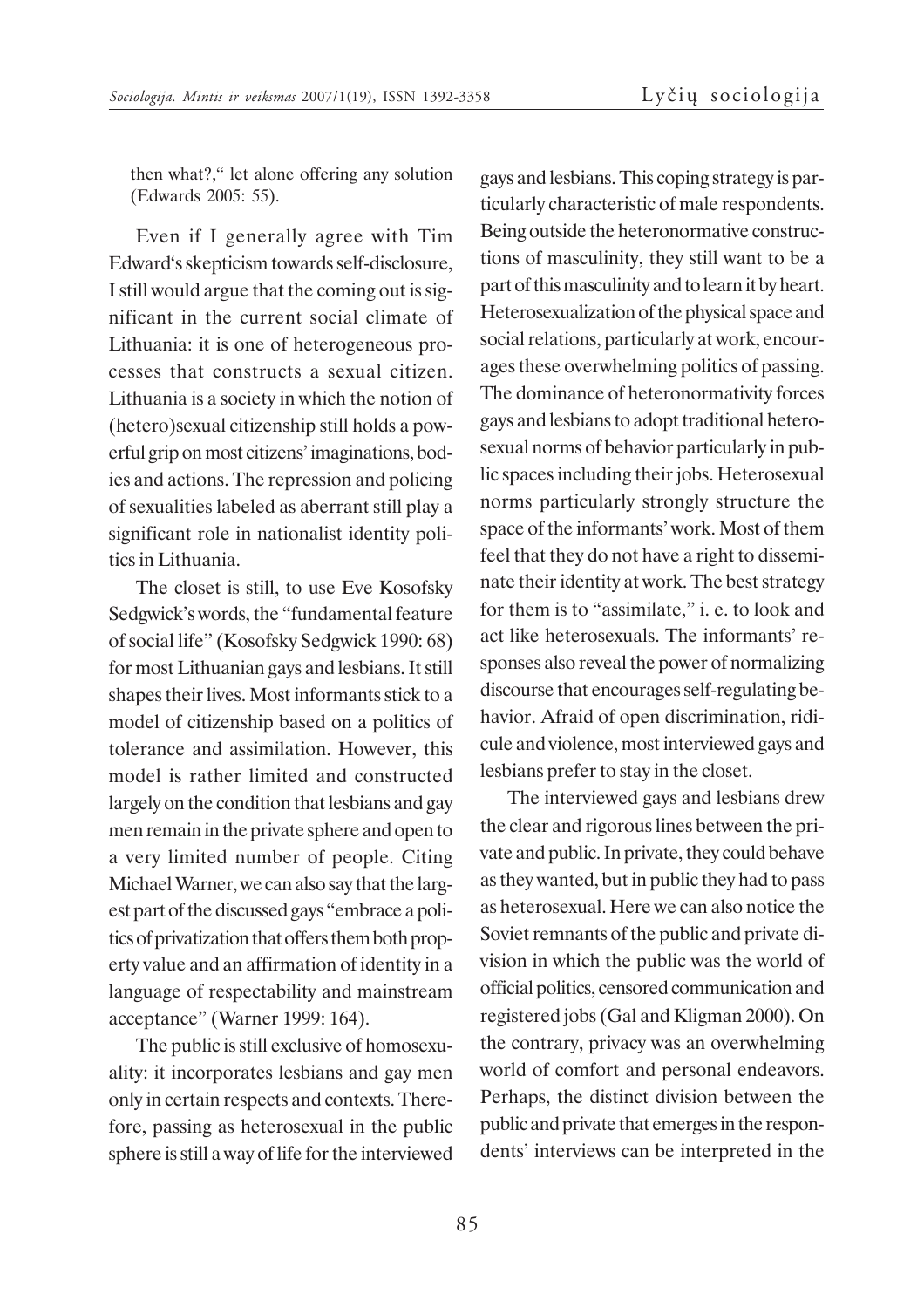mentioned way. Consequently, 'real' life for most gays and lesbians takes place in the private realm. It appears that privacy, in most cases, equals secrecy.

The informants' narratives reflect the mechanisms of citizenship based on exclusion and inclusion, repression and enabling. They also demonstrate how strongly sexualized notions of citizenship are related to the public/private opposition at personal level. It appears that the informants' lives oscillate between pleasure to be open and danger to be both stigmatized and marginalized. These are citizen whose desire to be open and visible conflicts with the public articulations of sexual identity. The elements of their subjectivities are not recognized; on the contrary, they are denigrated and excluded. These "limited citizens" feel a strong need, in

**REFERENCES**

Alexander, M. Jacqui (1994) "Not Just (Any)Body Can be a Citizen: The Politics of Law, Sexuality, and Postcoloniality in Trinidad and Tobago and the Bahamas," *Feminist Review* 48: 5–23.

Bell, David, and Jon Binnie (2000) *The Sexual Citizen: Queer Politics and Beyond.* Cambridge: Polity Press.

Berlant, Lauren (1997) *The Queen of America Goes to Washington City: Essays on Sex and Citizenship.* Durham: Duke University Press.

Branzel, Amy L. (2005) "Queering Citizenship? Same-Sex Marriage and the State," *GLR* 11 (2): 173.

Cooper, Davina (1994) *Sexing the City: Lesbian and Gay Politics within the Activist State.* London: Rivers Oram Press.

Lauren Berlant's words, "to preserve a boundary between what can be said and done in public, what can be done in private but not spoken of in public" (Berlant 1999: 60).

The contradictory choices of informants are characteristic of "limited" sexual citizenship (and citizenship in general) in Lithuania: on one hand, they strive for greater integration of their sexual and erotic experiences into cultural narratives of citizenship; on the other hand, absorbing normative sexual and gender disciplines they succumb to conservative appeals to privatized sexual identities, particularly in the workplace. Controlling their bodies, feelings and relationships, which are a part of sexual citizenship, the informants, at the same time, articulate the structures of understanding and practical orientations that thrust them back into secrecy and silence.

Dahlgren, Peter (1995) *Television and the Public Sphere: Citizenship, Democracy and the Media.* London: Sage Publications.

*Diskriminacija darbe: homoseksualiø darbuotojø teisiø praktinis vadovas* (2003) http:// www.gay.lt/lgl/diskriminacija\_darbe.pdf

Edwards, Tim (2005) "Queering the Pitch? Gay Masculinities," in Michael S. Kimmel, Jeff Hearn, R.W. Connell, ed. *Handbook of Studies on Men & Masculinities.* Thousand Oaks: Sage Publications. P. 51-68.

Evans, David (1993) *Sexual Citizenship: The Material Construction of Sexualities.* New York: Routledge.

*Homofobija ir diskriminavimas Lietuvoje* (2003). Vilnius: LGL.

Hubbard, Phil (2001) "Sex Zones: Intimacy, Citizenship and Public Space," *Sexualities* 4(1): 57.